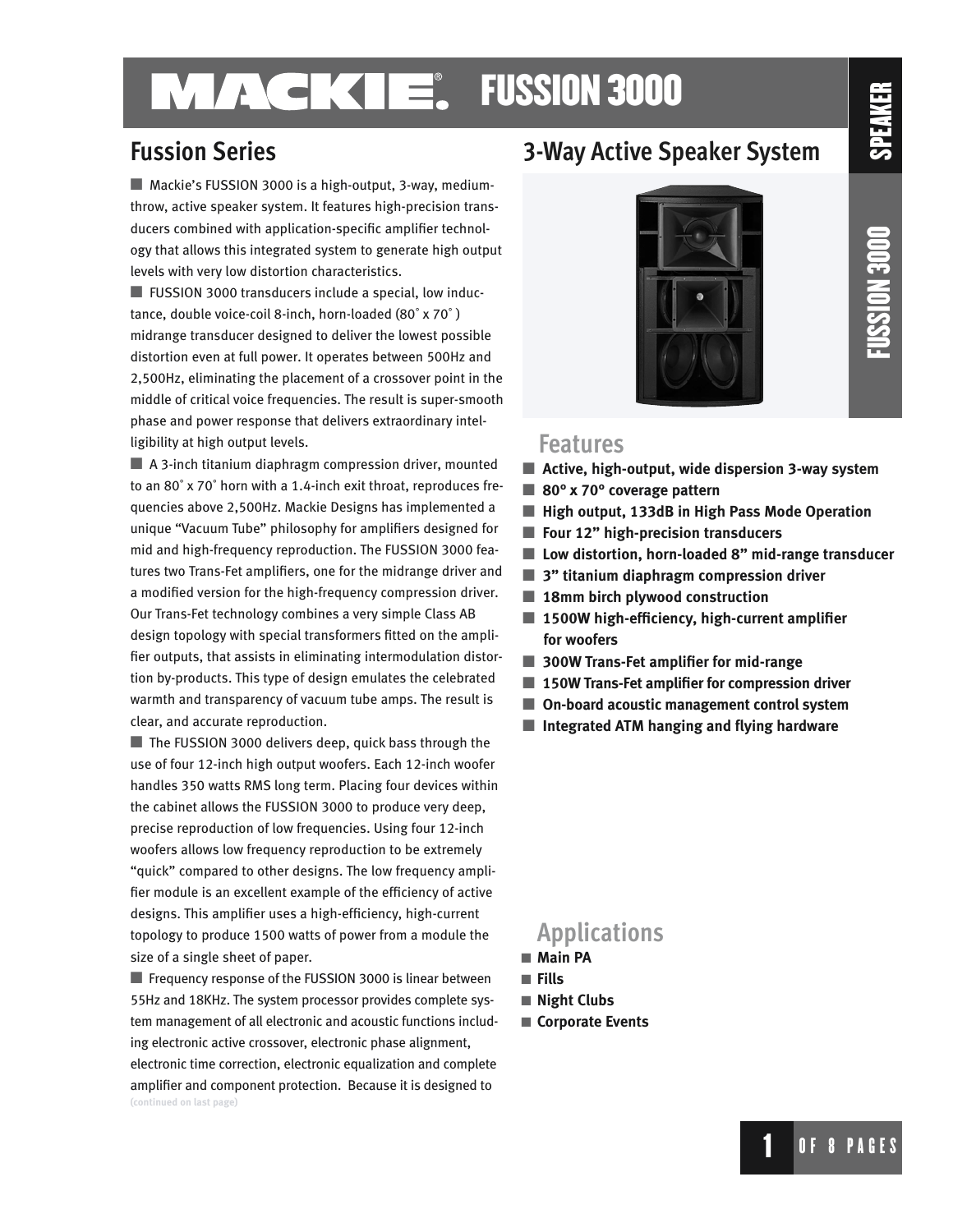## **Specifications**

#### **System Acoustic**

| Frequency Range (-10dB):                              | 45Hz-20kHz                              |
|-------------------------------------------------------|-----------------------------------------|
| Frequency Response (-3dB):                            | 55Hz-18kHz                              |
| Horizontal Coverage Angle (-6dB):                     | 80° averaged<br>2kHz to 10kHz           |
| Vertical Coverage Angle (-6dB):                       | 70° averaged<br>2kHz to 10kHz           |
| Directivity Factor; DI(Q):                            | 10.19 (10.46) averaged<br>2kHz to 10kHz |
| Rated Maximum SPL (long term):                        | <u>130dB @ 1m</u>                       |
| Rated Maximum SPL (peak):                             | 133dB @ 1m                              |
| Rated Maximum SPL-High Pass On:<br><u>(long term)</u> | 85Hz-18kHz: 132dB                       |
| Rated Maximum SPL-High Pass On:<br>(peak)             | 85Hz-18kHz: 135dB                       |
| <b>Crossover Points:</b>                              | 500Hz, 2,500Hz                          |
| <b>Dynamic Range:</b>                                 | >110dB                                  |
| <b>Phase Response:</b>                                | ±35° from 500Hz to 10kHz                |
| <b>Transducers</b>                                    |                                         |

| Low Frequency (4 each wired series-parallel) |                                        |  |
|----------------------------------------------|----------------------------------------|--|
| <b>Cone Diameter:</b>                        | 12" (300mm)                            |  |
| <b>Voice Coil Diameter:</b>                  | 3" (75mm)                              |  |
| Power Handling:                              | 350 watts rms (long term) <sup>1</sup> |  |
| <b>Mid Frequency</b>                         |                                        |  |
| <b>Cone Diameter:</b>                        | 8" (200mm)                             |  |
| <b>Voice Coil Diameter:</b>                  | 2" (50mm)                              |  |
| 150 watts rms (long term) $1$                | <b>Power Handling:</b>                 |  |
| <b>High Frequency</b>                        |                                        |  |
| Diaphragm Diameter:                          | 3" (75mm)                              |  |
| <b>Throat Exit Diameter:</b>                 | $1.4"$ (35.6mm)                        |  |
| Diaphram Material:                           | Titanium                               |  |
| Power Handling:                              | 75 watts rms (long term) <sup>1</sup>  |  |

#### **Amplifiers**

| Low Frequency:                                                       |                                                                             |  |
|----------------------------------------------------------------------|-----------------------------------------------------------------------------|--|
| Rated Output per AES standard @ low frequency<br>driver impendance:  |                                                                             |  |
|                                                                      | 1000 watts Continuous Average Power<br>1500 watts peak                      |  |
| Type:<br>Cooling:<br>Mid Frequency:                                  | <b>Class G High Efficiency, High Current</b><br><b>Convection Extrusion</b> |  |
| Rated Output per AES standard @ mid frequency<br>driver impendance:  |                                                                             |  |
|                                                                      | 200 watts Continuous Average Power<br>300 watts peak                        |  |
| Type:                                                                | <b>Mosfet Based Class AB</b>                                                |  |
| Cooling:                                                             | <b>Convection Extrusion</b>                                                 |  |
| <b>High Frequency:</b>                                               |                                                                             |  |
| Rated Output per AES standard @ high frequency<br>driver impendance: |                                                                             |  |
|                                                                      | 100 watts Continuous Average Power<br>150 watts peak                        |  |
| Type:                                                                | <b>Mosfet Based Class AB</b>                                                |  |
| Cooling:                                                             | <b>Convection Extrusion</b>                                                 |  |

#### **Audio Input / Output / Controls Main Input, Loop Out: 50k**Ω**impedance, balanced Sub-Out Signal: 85Hz low pass output with**  *protection and active monitoring*  **for FUSSION 1800S/1800SA active subwoofer system Fill Out Signal: 85Hz high-pass signal Fill Out Signal Level Control: 0 dB to –30 dB Fill Out Phase Control: 0˚–180˚ High-Pass Switch: Allows system to operate from 85Hz up only Line Input Power US: 120VAC, 60Hz Recommended Amperage Service: 20A AC Connector: 3 pin Twistlock 250VAC, 20A male Europe: 230VAC, 50Hz Recommended Amperage Service: 16A AC Connector: 3 pin IEC 250VAC, 16A male In-rush Current Protection: Yes, transistor based Control System Functions Electronic Crossover Phase Alignment Time Correction Equalization Safety Features RMS Limiting: Monitoring and limiting of continuous RMS output of amplifiers Thermal: Monitoring of thermal condition of power supply and amplifiers. High temperature condition engages input stage shut down and auto reset function. Physical Enclosure: Trapezoidal, 15° side angles, 18mm multi-layered birch Hanging Inserts: 4 points on top Rigging Inserts: 2 points, 1 each side ATM MEGS 1 pull back clip, bottom Handles: 4 ea. aluminum/rubber grips Color: Black, splatter paint Grille: Custom perforated oval steel grille with anti-corrosive treatment Dimensions: Height: 41 in (104.1cm) Front Width: 25 in (63.5cm) Rear Width: 13.9 in (35.3cm) Depth:** 23 in (58.4cm) **Net Weight: 246 lbs. (112kg) Options Active Subwoofer System: Fussion 1800SA / 1800S Flyware: ATM Megs Compatible**

Footnote 1: Power handling for transducers is based on AES long term power testing standard conducted for 100 hours full power, free air.

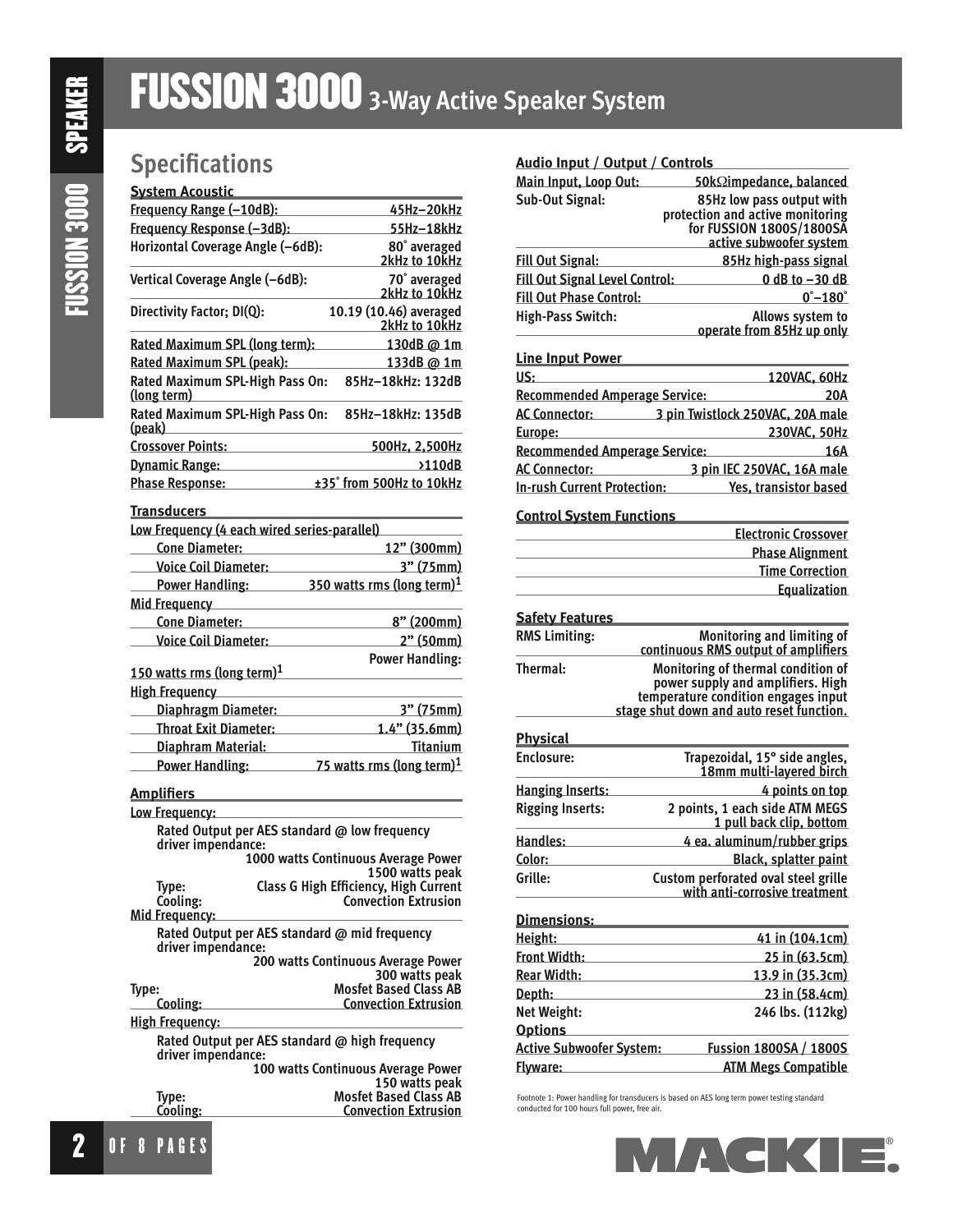**FUSSION 3000 Vertical Polars**













**8kHz 10kHz 12.5kHz**

**16kHz**



**Vertical Off-Axis Frequency Response (UP)**



**Vertical Off-Axis Frequency Response (DOWN)**





**3** OF 8 PAGES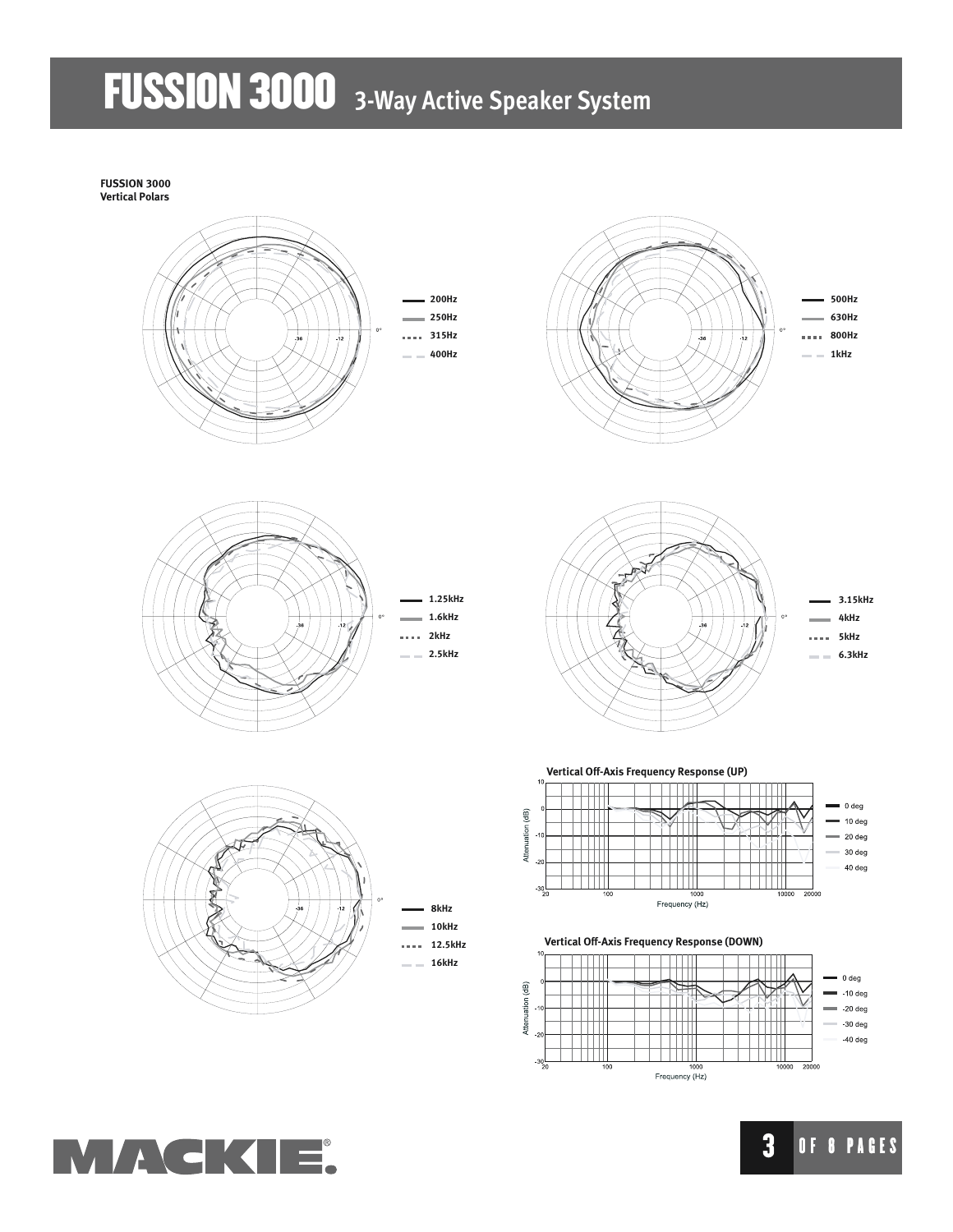**FUSSION 3000**

















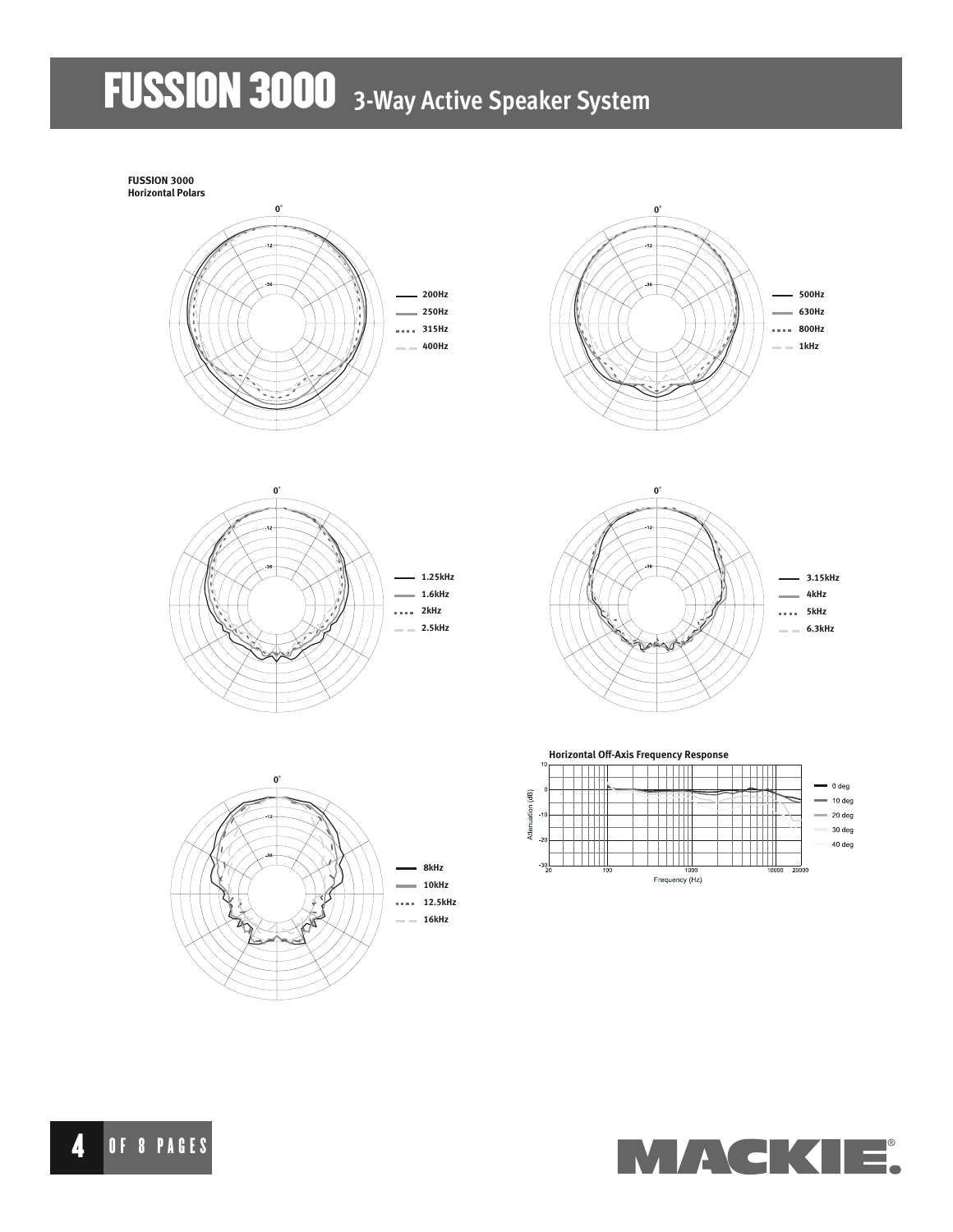

**MAGK** 

### 5 OF 8 PAGES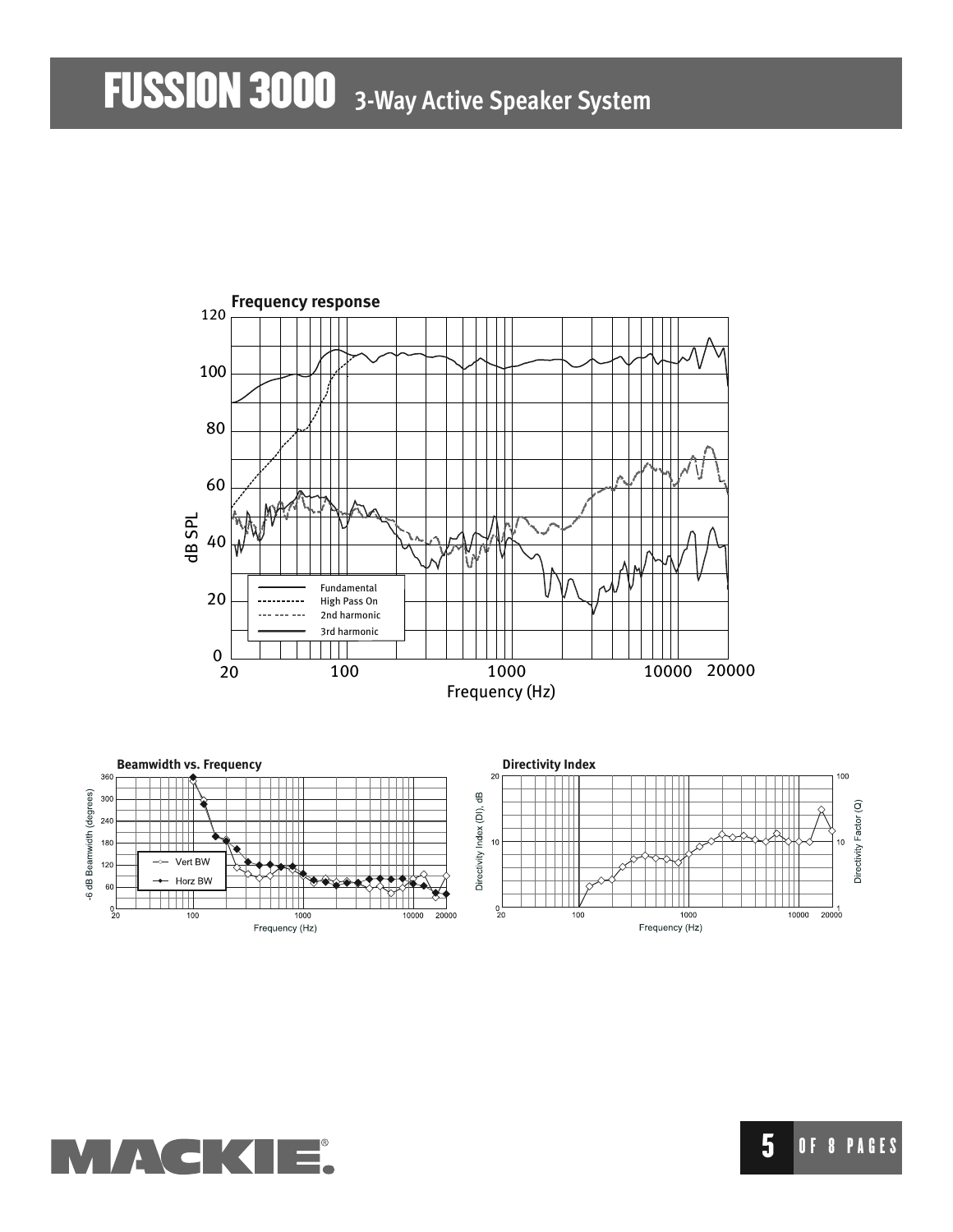

**BOTTOM**



**SIDE**







**FRONT REAR**

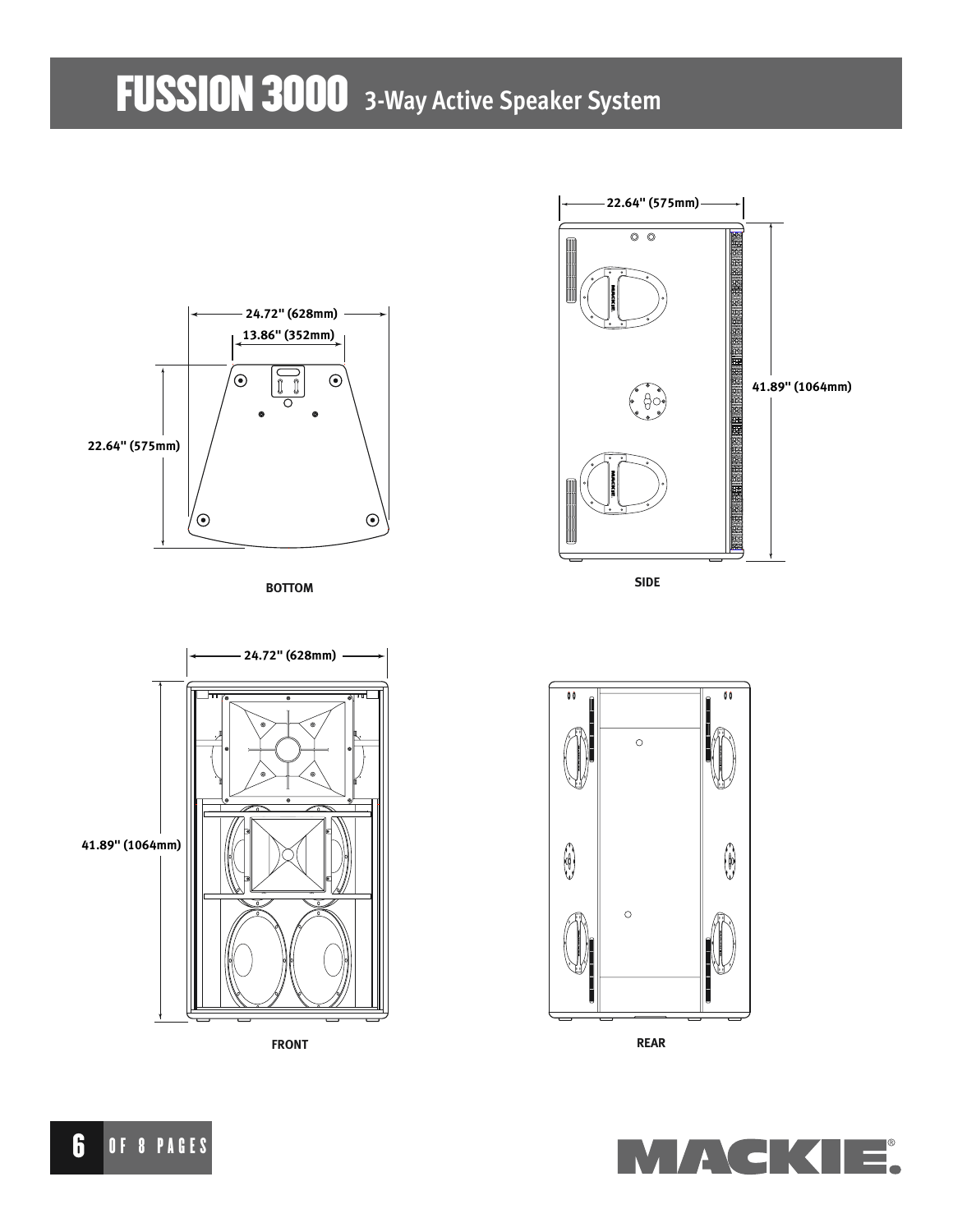## **Input/Output Control Panel**



### **Euro/230V Control Panel with IEC AC Connector**